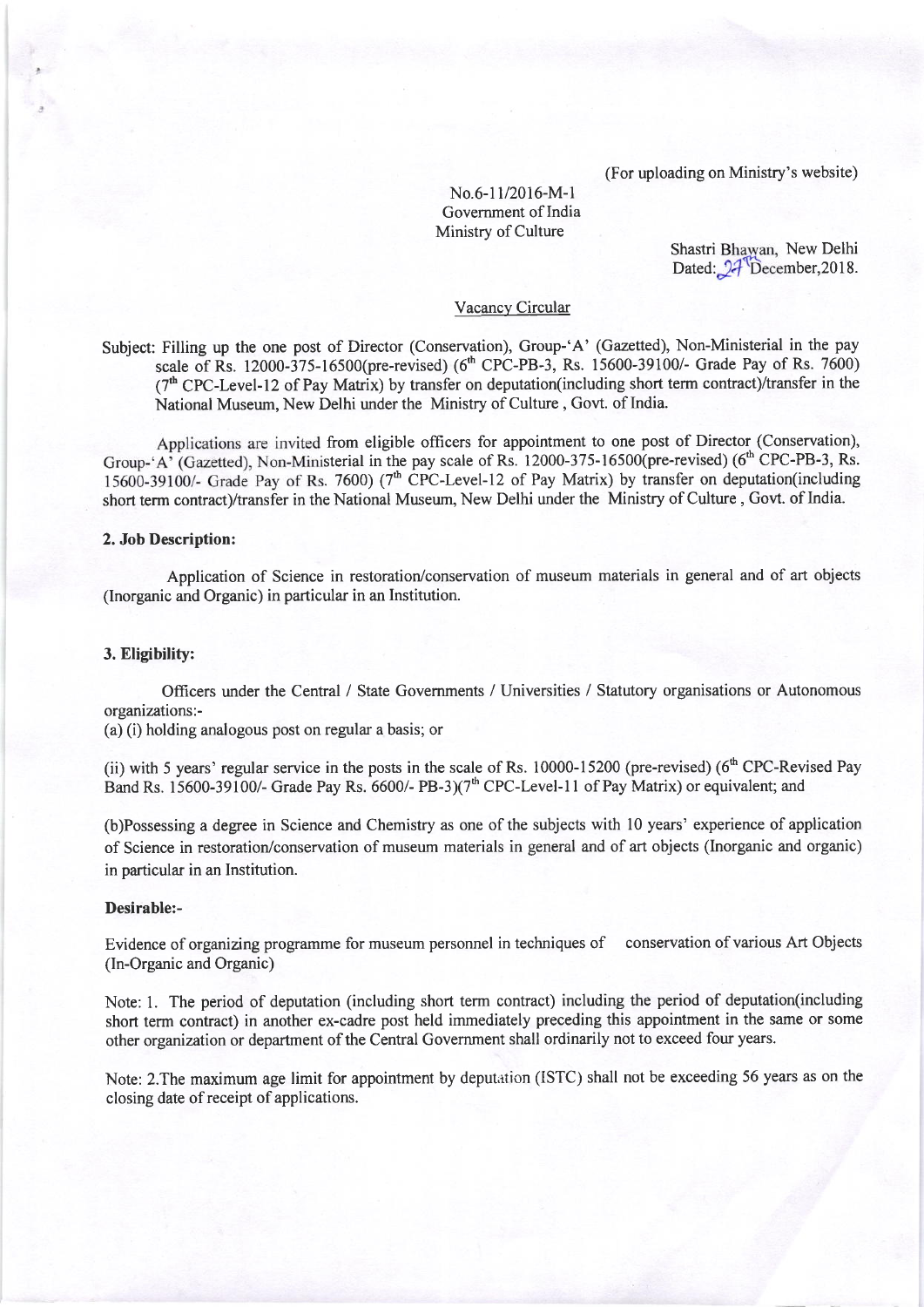4. The applications in duplicate in the enclosed prescribed proforma(Annexure) and complete up to date ACR dossiers of the officer (last 5 years) who can be spared in the event of their selection along with (i) vigilance clearance, (ii) integrity certificate, (iii) cadre clearance, and (iv) major / minor penalty statement for the last l0 years should reach the undersigned through proper channel within a period of 45 days from the date of advertisement in the Employment News. Applications received after the due date or otherwise incomplete will not be considered and stand rejected. The applications/CV not accompanied by supporting certificates/documents in support of Qualification and Experience claimed by the candidates would not be processed for determining the eligibility of the candidates for the selection.

(S.K. Singh) Under Secretary to the Government of India Tel:23380136 Room No. 210-D Wing, Shastri Bhawan, Dr. Rajendra Prasad Road New Delhi-l10115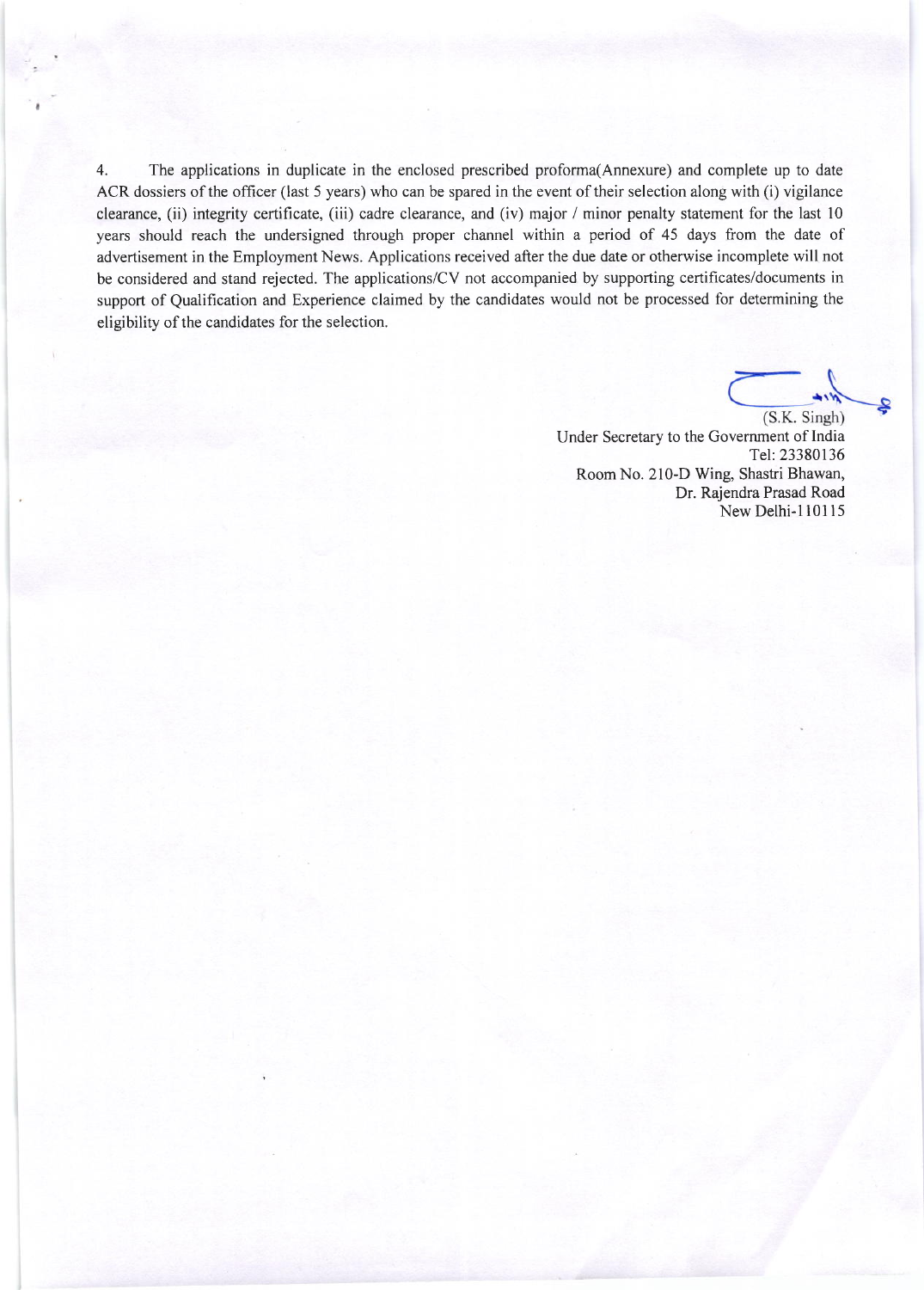# BIO-DATA/ CURRICULUM VITAE PROFORMA FOR THE POST OF DIRECTOR(CONSRVATION) IN NATIONAL MUSUEM, NEW DELHI.

| 1. Name and Address                                                        |                                                                                                            |
|----------------------------------------------------------------------------|------------------------------------------------------------------------------------------------------------|
| (in Block Letters)                                                         |                                                                                                            |
| 2. Date of Birth (in Christian era)                                        |                                                                                                            |
| 3.i) Date of entry into service                                            |                                                                                                            |
| ii) Date of retirement under                                               |                                                                                                            |
| <b>Central/State Government Rules</b>                                      |                                                                                                            |
| 4. Educational Qualifications                                              |                                                                                                            |
| Whether Educational<br>and<br>other<br>5.                                  |                                                                                                            |
| qualifications required for the post are                                   |                                                                                                            |
| satisfied. (If any qualification has been                                  |                                                                                                            |
| treated as equivalent to the one                                           |                                                                                                            |
| prescribed in the Rules, state the                                         |                                                                                                            |
| authority for the same)                                                    |                                                                                                            |
| Qualifications/ Experience required as                                     | Qualifications/experience possessed by the officer                                                         |
| the advertisement/<br>mentioned<br>$\mathbf{in}$                           |                                                                                                            |
| vacancy circular                                                           |                                                                                                            |
| <b>Essential:-</b>                                                         | <b>Essential:-</b>                                                                                         |
| Officers under the Central /<br><b>State</b>                               |                                                                                                            |
| Governments / Universities / Statutory                                     |                                                                                                            |
| organisations<br>Autonomous<br>or                                          |                                                                                                            |
| organizations:-                                                            |                                                                                                            |
| (a) (i) holding analogous post on regular                                  |                                                                                                            |
| basis; or                                                                  |                                                                                                            |
| (ii) with 5 years' regular service in the                                  |                                                                                                            |
| posts in the scale of Rs. 10000-15200                                      |                                                                                                            |
| (pre-revised) (6TH CPC Revised Pay Band                                    |                                                                                                            |
| Rs. 15600-39100/- Grade Pay Rs. 6600/-                                     |                                                                                                            |
| PB-3) $(7th$ CPC-Level-11 of Pay Matrix)                                   |                                                                                                            |
| or equivalent; and                                                         |                                                                                                            |
| (b)Possessing a degree in Science and                                      |                                                                                                            |
| Chemistry as one of the subjects with 10<br>of                             |                                                                                                            |
| years' experience of application<br>Science in restoration/conservation of |                                                                                                            |
|                                                                            |                                                                                                            |
| museum materials in general and of art<br>organic)                         |                                                                                                            |
| objects (Inorganic and<br>$\ln$                                            |                                                                                                            |
| particular in an Institution.                                              | Desirable:-                                                                                                |
| Desirable:-<br>Evidence of organizing programme for                        |                                                                                                            |
| museum personnel in techniques of                                          |                                                                                                            |
| conservation of various Art Objects (In-                                   |                                                                                                            |
| Organic and Organic)                                                       |                                                                                                            |
|                                                                            |                                                                                                            |
|                                                                            | 5.1 Note: This column needs to be amplified to indicate Essential and Desirable Qualifications as          |
|                                                                            | mentioned in the RRs by the Administrative Ministry/Department/Office at the time of issue of              |
| Circular and issue of Advertisement in the Employment News.                |                                                                                                            |
|                                                                            | 5.2 In the case of Degree and Post Graduate Qualifications Elective/ main subjects and subsidiary subjects |
| may be indicated by the candidate.                                         |                                                                                                            |
| 6. Please state clearly whether in the light                               |                                                                                                            |
| of entries made by you above, you meet                                     |                                                                                                            |
| the requisite Essential Qualifications and                                 |                                                                                                            |
| work experience of the post.                                               |                                                                                                            |
|                                                                            |                                                                                                            |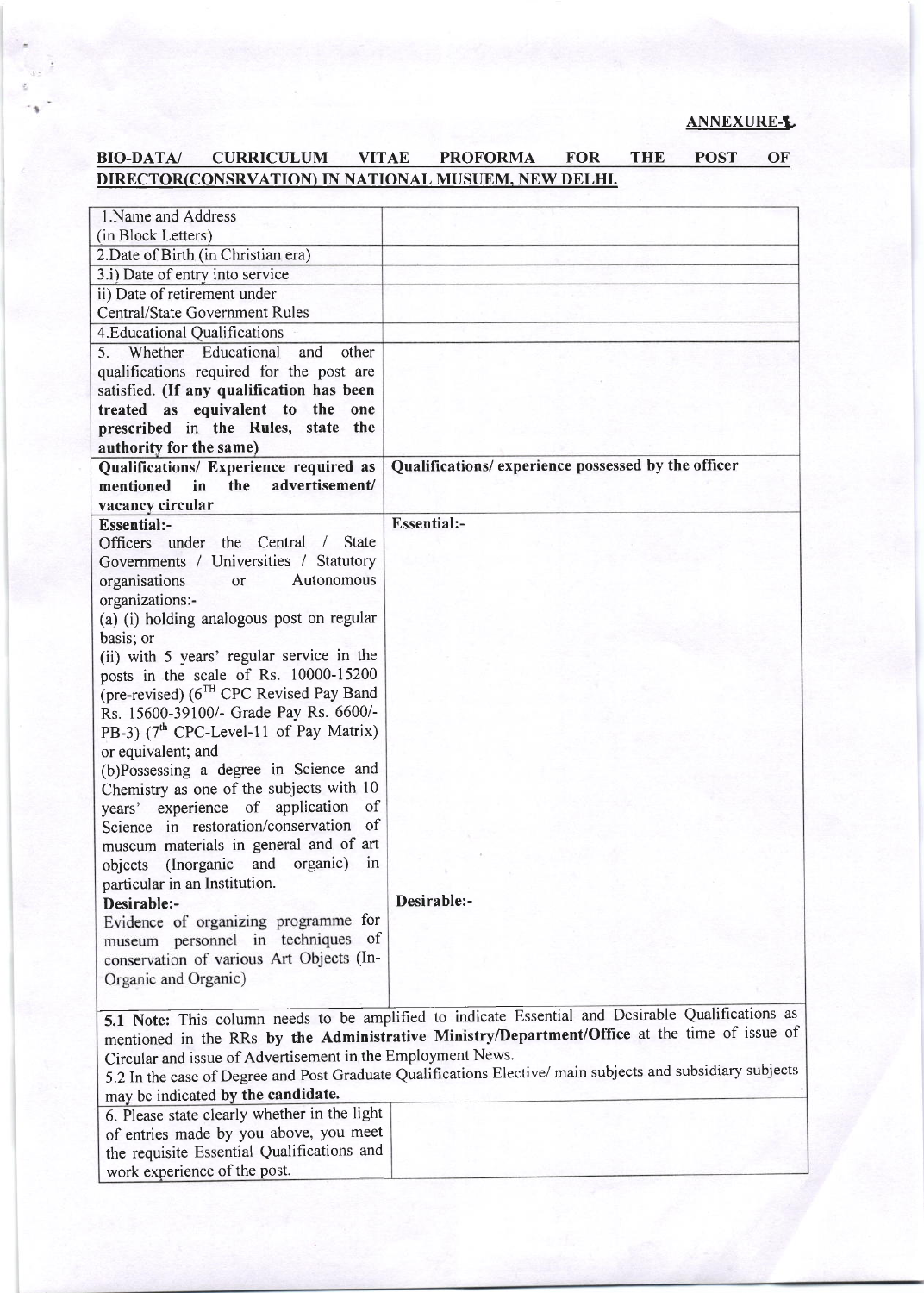6.1 Note: Borrowing Departments are to provide their specific comments/ views confirming the relevant Essential Qualification/ Work experience possessed by the Candidate (as indicated in the Bio-data) with reference to the post a

I

7. Details of Employment, in chronological order. Enclose a separate sheet duly authenticated by your signature, if the space below is insufficient.

| Office/Institution | Post held on<br>regular basis | From | To | $*Pav$<br>regular basis | Band<br>GradePay/Pay Scale detail) | and Nature of Duties (in<br>$\sigma$ of the post held on   highlighting experience<br>required for the post<br>applied for |  |  |
|--------------------|-------------------------------|------|----|-------------------------|------------------------------------|----------------------------------------------------------------------------------------------------------------------------|--|--|
|                    |                               |      |    |                         |                                    |                                                                                                                            |  |  |

\* Important : Pay-band and Grade Pay granted under ACP/MACP are personal to the officer and therefore, should not be mentioned . Only Pay Band and Grade Pay/ Pay scale of the post held on regular basis to be mentioned. Details of ACP/MACP with present Pay Band and Grade Pay where such benefits have been drawn by the Candidate, may be indicated as below;

|                    |                              | From |  |
|--------------------|------------------------------|------|--|
| Office/Institution | Pay, Pay Band, and Grade Pay |      |  |
|                    | drawn under ACP / MACP       |      |  |
|                    | <b>Scheme</b>                |      |  |

| 8. Nature of present employment i.e. Adhoc or |                                                                             |                        |                                 |
|-----------------------------------------------|-----------------------------------------------------------------------------|------------------------|---------------------------------|
| Temporary or Quasi-Permanent or Permanent     |                                                                             |                        |                                 |
| 9. In case the present employment is held on  |                                                                             |                        |                                 |
| deputation/contract basis, please state-      |                                                                             |                        |                                 |
|                                               | a) The date of $\vert$ b) Period of appointment                             | c) Name of the parent  | d) Name of the post and Pay     |
| initial appointment                           | on deputation/                                                              | office/organization to | of the post held in substantive |
|                                               | contract                                                                    | which the applicant    | capacity in the parent          |
|                                               |                                                                             | belongs                | organisation                    |
|                                               | 9.1 Note: In case of Officers already on deputation, the applications of    |                        |                                 |
|                                               | such officers should be forwarded by the parent cadre/ Department along     |                        |                                 |
|                                               | with Cadre Clearance, Vigilance Clearance and Integrity certificate.        |                        |                                 |
|                                               | 9.2 Note: Information under Column 9(c) & (d) above must be given in        |                        |                                 |
|                                               | all cases where a person is holding a post on deputation outside the cadre/ |                        |                                 |
|                                               | organization but still maintaining a lien in his parent cadre/ organisation |                        |                                 |
|                                               | 10. If any post held on Deputation in the past by                           |                        |                                 |
| the applicant, date of return from the last   |                                                                             |                        |                                 |
| deputation and other details.                 |                                                                             |                        |                                 |
| 11. Additional details about present          |                                                                             |                        |                                 |
| employment:                                   |                                                                             |                        |                                 |
| Please state whether working under            |                                                                             |                        |                                 |
| (indicate the name of your employer           |                                                                             |                        |                                 |
| against the relevant column)                  |                                                                             |                        |                                 |
| a) Central Government                         |                                                                             |                        |                                 |
| b) State Government                           |                                                                             |                        |                                 |
| c) Autonomous Organization                    |                                                                             |                        |                                 |
| d) Government Undertaking                     |                                                                             |                        |                                 |
| e) Universities                               |                                                                             |                        |                                 |
| f) Others                                     |                                                                             |                        |                                 |
|                                               | 12. Please state whether you are working in the                             |                        |                                 |
|                                               | same Department and are in the feeder grade or                              |                        |                                 |
| feeder to feeder grade.                       |                                                                             |                        |                                 |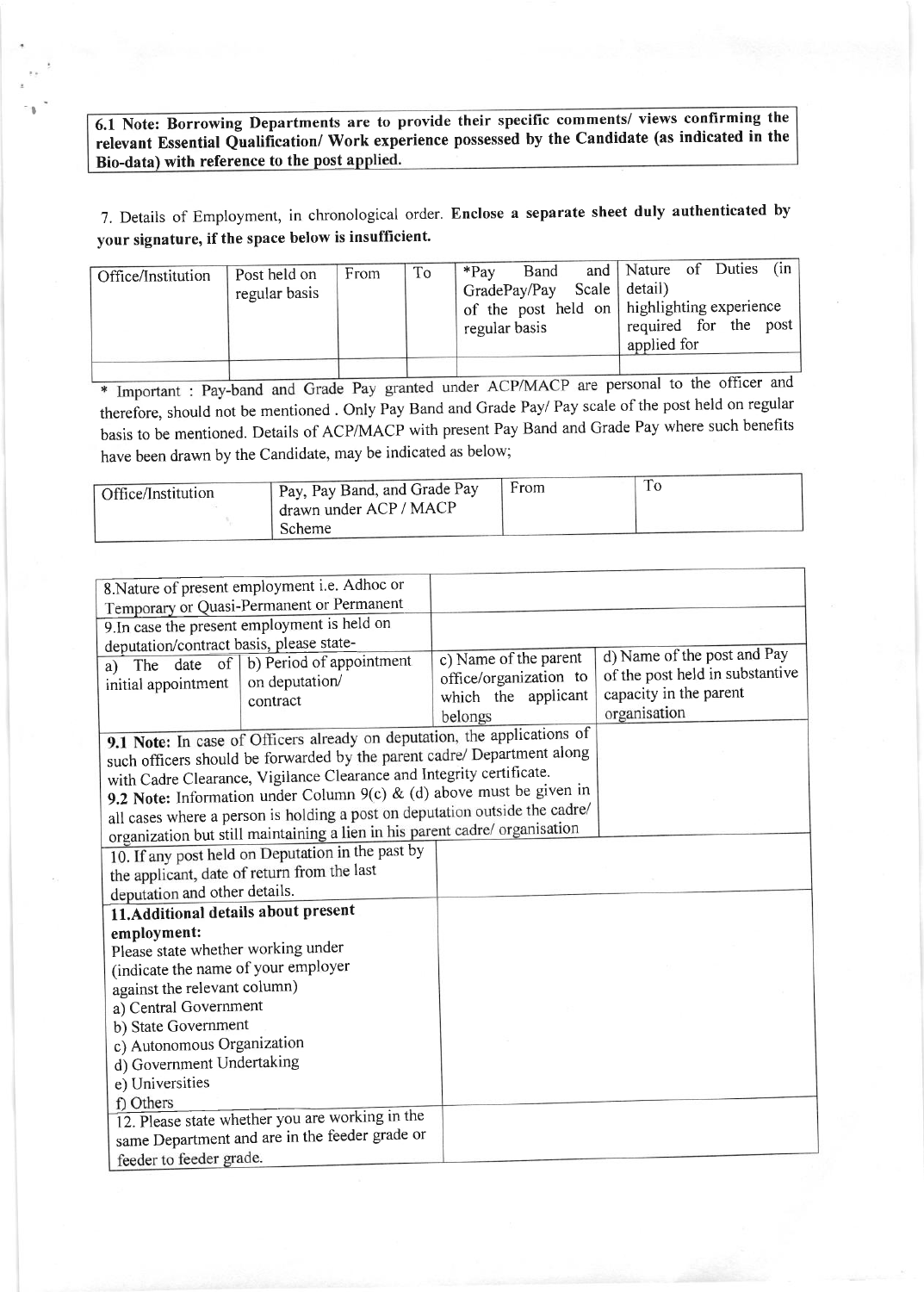| 13. Are you in Revised Scale of Pay? If yes,<br>give the date from which the revision took place         |           |                |             |                         |  |  |
|----------------------------------------------------------------------------------------------------------|-----------|----------------|-------------|-------------------------|--|--|
| and also indicate the pre-revised scale                                                                  |           |                |             |                         |  |  |
| 14. Total emoluments per month now drawn                                                                 |           |                |             |                         |  |  |
| Basis Pay in the PB                                                                                      | Grade Pay |                |             | <b>Total Emoluments</b> |  |  |
|                                                                                                          |           |                |             |                         |  |  |
|                                                                                                          |           |                |             |                         |  |  |
| 15. In case the applicant belongs to an Organisation which is not following the Central Government Pay-  |           |                |             |                         |  |  |
| scales, the latest salary slip issued by the Organisation showing the following details may be enclosed. |           |                |             |                         |  |  |
| Basic Pay with Scale of Pay and                                                                          |           | Dearness       | Pay/interim | relief Total Emoluments |  |  |
| rate of increment<br>/other Allowances etc., (with<br>break-up<br>details)                               |           |                |             |                         |  |  |
|                                                                                                          |           |                |             |                         |  |  |
| 16.A Additional information, if any, relevant                                                            |           |                |             |                         |  |  |
| to the post you applied for in support of your                                                           |           |                |             |                         |  |  |
| suitability for the post.                                                                                |           |                |             |                         |  |  |
| among other<br>(This                                                                                     | things    | provide<br>may |             |                         |  |  |
| information with regard to (i) additional                                                                |           |                |             |                         |  |  |
| academic qualifications (ii) professional training                                                       |           |                |             |                         |  |  |
| and (iii) work experience over and above                                                                 |           |                |             |                         |  |  |
| prescribed in the Vacancy                                                                                |           |                |             |                         |  |  |
| Circular /Advertisement)                                                                                 |           |                |             |                         |  |  |
| (Note: Enclose a separate sheet, if the space is                                                         |           |                |             |                         |  |  |
| insufficient)                                                                                            |           |                |             |                         |  |  |
| <b>16.B Achievements:</b>                                                                                |           |                |             |                         |  |  |
| The candidates are requested to indicate<br>information with regard to;                                  |           |                |             |                         |  |  |
| (i) Research publications and reports and special                                                        |           |                |             |                         |  |  |
| projects                                                                                                 |           |                |             |                         |  |  |
| (ii) Awards/Scholarships/Official Appreciation                                                           |           |                |             |                         |  |  |
| (iii) Affiliation with the professional                                                                  |           |                |             |                         |  |  |
| bodies/institutions/societies and;                                                                       |           |                |             |                         |  |  |
| (iv) Patents registered in own name or achieved                                                          |           |                |             |                         |  |  |
| for the organization                                                                                     |           |                |             |                         |  |  |
| (v) Any research/ innovative measure involving                                                           |           |                |             |                         |  |  |
| official recognition                                                                                     |           |                |             |                         |  |  |
| vi) any other information.                                                                               |           |                |             |                         |  |  |
| (Note: Enclose a separate sheet if the space is                                                          |           |                |             |                         |  |  |
| insufficient)                                                                                            |           |                |             |                         |  |  |
| 17. Please state whether you are applying for                                                            |           |                |             |                         |  |  |
| (ISTC)/Absorption/Re-employment<br>deputation                                                            |           |                |             |                         |  |  |
| Basis.#                                                                                                  |           |                |             |                         |  |  |
| (Officers under Central/State Governments are<br>only eligible for "Absorption". Candidates of           |           |                |             |                         |  |  |
| non- Government Organizations are eligible                                                               |           |                |             |                         |  |  |
| only for Short Term Contract)                                                                            |           |                |             |                         |  |  |
| # (The option of 'STC' / 'Absorption'/Re-                                                                |           |                |             |                         |  |  |
| employment' are available only if the vacancy                                                            |           |                |             |                         |  |  |
| circular specially mentioned recruitment by                                                              |           |                |             |                         |  |  |
| "STC" or "Absorption" or "Re-employment").                                                               |           |                |             |                         |  |  |
| 18. Whether belongs to SC/ST                                                                             |           |                |             |                         |  |  |

I